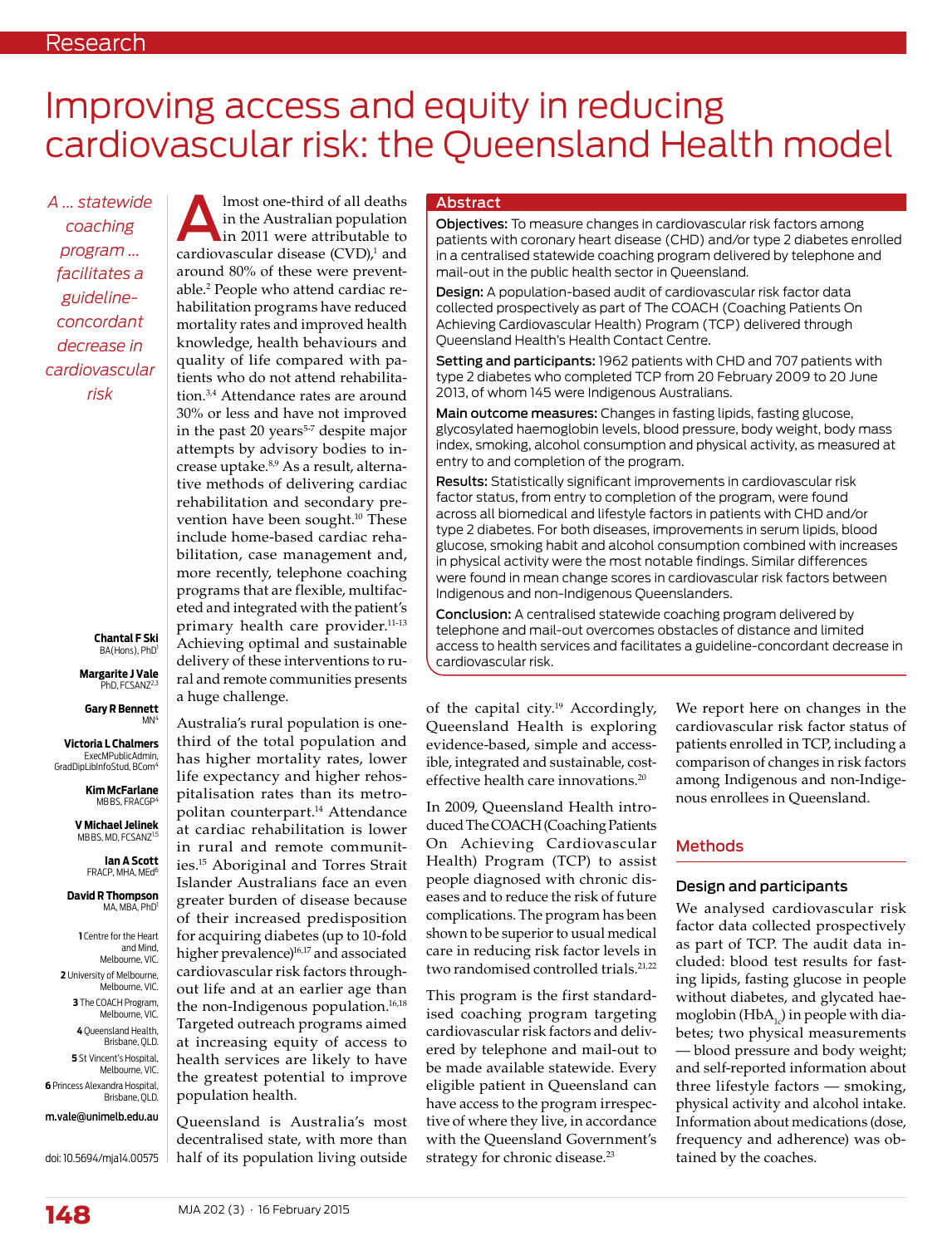# Research

Data were collected from two separate cohorts of patients who had a primary diagnosis on admission of either coronary heart disease (CHD) or type 2 diabetes and who were enrolled in the coaching program between 20 February 2009 and 20 June 2013. All enrolled patients provided consent for de-identified data to be used for evaluation and reporting purposes. The audit was approved by the Clinical Governance Committee of the Health Contact Centre, Queensland Health.

#### The COACH Program

TCP is a standardised coaching program delivered by telephone and mail-out for people with or at high risk of chronic disease. Trained health professionals ("coaches") coach people to achieve national guidelinerecommended target levels for their particular risk factors and to take the medications as recommended by guidelines for the management of their particular medical condition or conditions. A more detailed description of TCP is given in Appendix 1.

#### *Entry to TCP*

Queensland Health's Health Contact Centre is responsible for the operation of 13 HEALTH, a 24-hour, seven-daya-week statewide service providing access for all Queenslanders to health information, triage and referral. Using 13 HEALTH telephone infrastructure, the contact centre also implements 13 QUIT to support smoking cessation, the Child Health Line, and TCP to deliver chronic disease management.<sup>24</sup> Referral to the centre for participation in TCP is accepted from all sources: public hospitals, general practitioners, medical specialists, other health professionals, cardiac rehabilitation services, Quitline and self-referral. Referral can be online or by fax, email, phone or mail. Once patients are referred to the Health Contact Centre, administration assistants initiate contact with patients and book them in for their first coaching session. The patients do not meet the administration assistants or coaches face-to-face at any stage. Patients are coached in a manner identical to that in the clinical trials.21,22 TCP is directed to patients

who could not or would not attend cardiac rehabilitation.

#### *Training of the coaches*

The Health Contact Centre employs registered nurses as coaches to deliver TCP. Coaches are trained face-to-face for 2 weeks in the principles and practice of TCP and then undergo a formal 12-week preceptorship program. A detailed description of the training of the coaches is in Appendix 1.

#### *TCP software application*

TCP is fully computerised and uses a customised web-based software application for program delivery and evaluation. The software records all relevant patient and risk factor details, generates structured patient letters and contains all key performance indicators including patient uptake, completion rates, achievement of risk factor targets and adherence to recommended medications at entry to and exit from the program.

#### Statistical analysis

Descriptive statistics comprised means and standard deviations for continuous variables, and numbers and percentages for categorical variables. The paired samples *t* test was used to assess the significance of differences in cardiovascular risk factors at entry and completion within each patient group (CHD and type 2 diabetes). The independent samples *t* test was used to compare mean change in risk factors from entry to completion of TCP between Indigenous and non-Indigenous patients. Bonferroni correction was used to adjust the *P*  value for multiple comparisons. The Pearson  $\chi^2$  test was used to compare smoking status from entry to completion across patient cohorts. Data were analysed using SPSS version 20 (SPSS Inc).

# Results

During the audit period, 3235 patients enrolled in TCP and 2669 patients (83%) completed the program, including 145 Indigenous patients. Five hundred and sixty-six patients (17%) did not complete the program (26 died during the audit period). Patients had a primary diagnosis of either CHD



(1962 patients) or type 2 diabetes (707). Fifty-three per cent (1409) had a diagnosis of CVD before the referral event; 59% of patients with CHD (1158) had a prior history of CVD; and 36% of patients with type 2 diabetes (251) had CVD as a comorbidity. CVD includes CHD, heart failure, stroke and peripheral vascular disease. Eighty-four per cent of referrals to TCP were made by clinical staff at the time the patient was discharged from a public hospital. Most other referrals were from community health centres or Quitline.

#### Access and equity

The Accessibility Remoteness Index of Australia<sup>25</sup> was used to categorise remoteness (Box 1). The location of this cohort was typical of the location of the general population of Queensland.

#### Demographics

Baseline demographics and treatments for patients with CHD or diabetes as their primary diagnosis are listed in Appendix 2. Age within each diagnosis group ranged from 20 to 95 years and from 20 to 90 years, respectively. Both cohorts had the same age: sex ratio as that for the total population of patients with either CHD or diabetes,<sup>27</sup> and both had the same proportion of Indigenous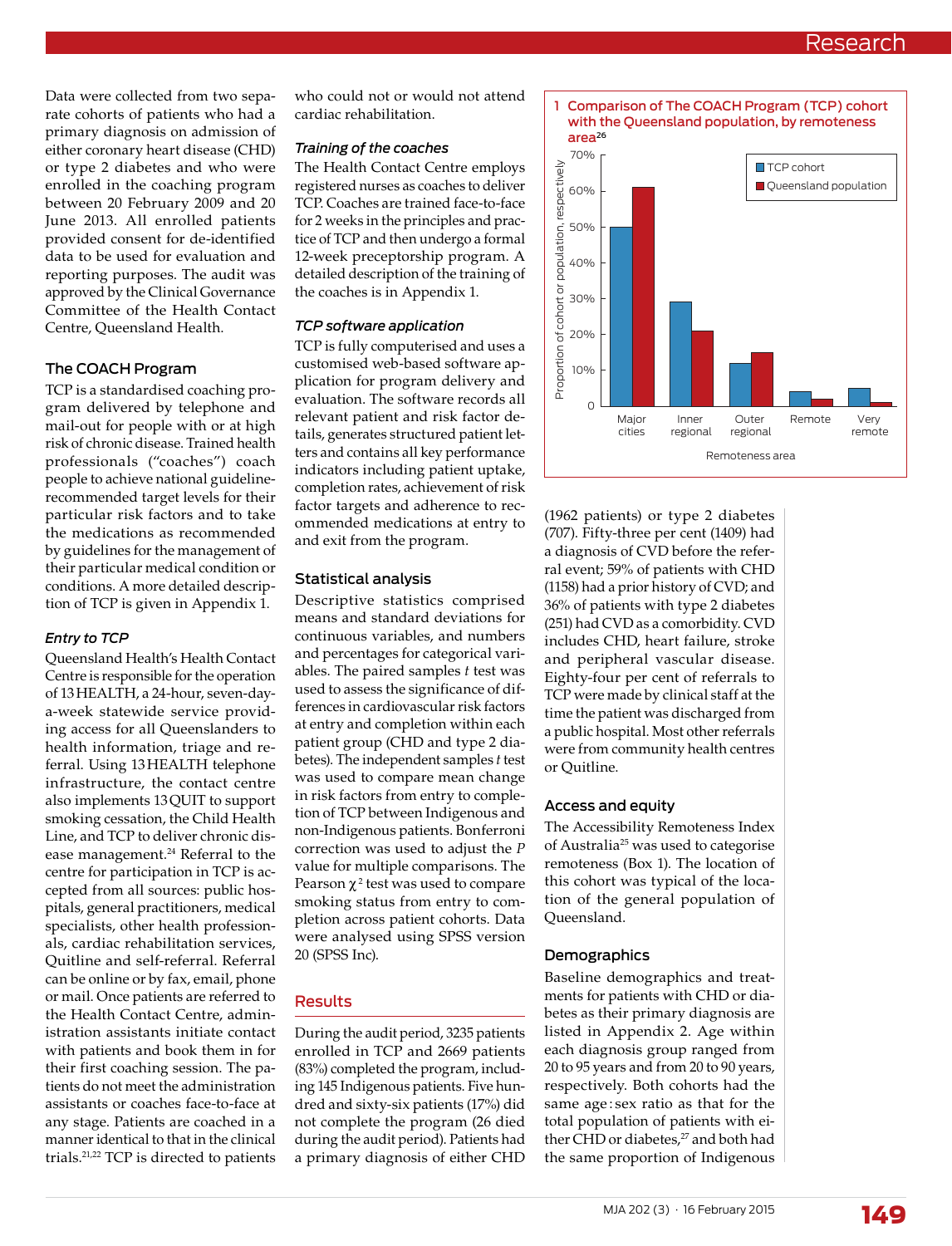2 Comparison of cardiovascular risk factors from entry to completion of The COACH Program in participants with coronary heart disease (*n* = 1962)

| <b>Risk factors</b>                    | No. of patients* | Entry, mean (SD) | Completion, mean (SD) | <b>Paired differences</b>     |         |
|----------------------------------------|------------------|------------------|-----------------------|-------------------------------|---------|
|                                        |                  |                  |                       | Mean (95% CI) of difference   | P       |
| Fasting lipids, mmol/L                 |                  |                  |                       |                               |         |
| Total cholesterol                      | 1106             | 4.29 (1.27)      | 3.73 (0.96)           | $-0.56$ (0.49 to 0.64)        | < 0.001 |
| <b>Triglycerides</b>                   | 1085             | 1.80(1.84)       | 1.47(0.97)            | $-0.33$ (0.24 to 0.43)        | < 0.001 |
| HDL cholesterol                        | 963              | 1.08(0.35)       | 1.13(0.34)            | $0.06$ ( $-0.07$ to $-0.04$ ) | < 0.001 |
| LDL cholesterol                        | 951              | 2.44 (1.07)      | 1.83(0.77)            | $-0.61(0.54 to 0.68)$         | < 0.001 |
| Fasting glucose, mmol/L                | 459              | 5.55(0.90)       | 5.41 (0.92)           | $-0.14$ (0.06 to 0.21)        | 0.001   |
| HbA <sub>1c</sub> , % (DM, $n = 579$ ) | 430              | 7.83% (1.80%)    | 7.41% (1.43%)         | $-0.43$ (0.28 to 0.57)        | < 0.001 |
| BP systolic, mmHg                      | 1226             | 124.5 (16.3)     | 123.0 (13.3)          | $-1.5$ (0.67 to 2.42)         | 0.001   |
| BP diastolic, mmHg                     | 1221             | 71.4 (11.0)      | 70.2 (9.2)            | $-1.2$ (0.57 to 1.82)         | < 0.001 |
| Body weight, kg                        | 1864             | 85.1 (20.2)      | 84.1 (19.5)           | $-1.1$ (0.77 to 1.35)         | < 0.001 |
| BMI, $kg/m2$                           | 1632             | 28.8(6.0)        | 28.5 (5.8)            | $-0.3$ (0.24 to 0.43)         | < 0.001 |
| Alcohol, standard drinks per day       | 1922             | 1.4(1.7)         | 1.1(1.3)              | $-0.4$ (0.29 to 0.41)         | < 0.001 |
| Physical activity, min/week            | 1888             | 142.0 (170.3)    | 229.1 (238)           | 87 (-97.30 to -76.84)         | < 0.001 |

BMI = body mass index. BP = blood pressure. COACH = Coaching Patients On Achieving Cardiovascular Health. DM = diabetes mellitus. HbA<sub>1c</sub> = glycated haemoglobin. HDL = highdensity lipoprotein. LDL = low-density lipoprotein. \* Analysis performed on the number of patients for whom paired data at entry to and exit from the program were available for analysis.  $\blacklozenge$ 

> Queenslanders as the general population (approximately 6%). Patients with a primary admission diagnosis of CHD received their first coaching session within 2 months of their index event. Patients received a mean (SD) number of sessions of 5.5 (1.2) over a mean period of 182 days (6 months).

#### Risk factor changes

Data for individual risk factors were compared at entry to and completion of TCP in patients for whom complete data were available (for smoking, alcohol intake, physical activity: 96%–99% of patients; for body weight: 83%; for lipid levels, blood pressure,  $HbA<sub>1c</sub>$  levels in patients with diabetes: 48%–74%). For risk factors where less than 70% of patients had data at entry and completion, the patients with paired data were compared with the patients without paired data for age, sex and comorbidities and no significant differences were found between the groups. This supports the assumption that missing data occurred at random with no patient selection bias in the pairing of measurements.

#### *Patients with CHD*

Box 2 lists the mean differences between entry and completion for

cardiovascular risk factors in patients with CHD. All changes in risk factors remained statistically significant after multiple comparison correction. The direction of mean change in risk factor results showed improvement across all risk factors. The most clinically significant changes were a decrease in mean low-density lipoprotein (LDL) cholesterol level from 2.4 mmol/L to 1.8 mmol/L, a decrease in mean  $HbA_{1c}$  level from 7.8% to 7.4%, a decrease in mean alcohol intake from 1.4 to 1.1 standard drinks per day, and an increase in mean physical activity from 142 minutes to 229 minutes per week (*P* < 0.001 for all comparisons).

#### *Patients with type 2 diabetes*

Similarly, Box 3 lists the results for changes in risk factors in patients with type 2 diabetes, also showing statistically significant improvements in all risk factors after adjustment for multiple comparisons. Again, the most clinically significant changes were a decrease in mean LDL cholesterol (from 2.5 mmol/L to 2.0 mmol/L), a decrease in mean HbA<sub>1c</sub> (from 8.2% to 7.5%), a decrease in mean alcohol intake (from 1.3 to 0.9 standard drinks per day), and an increase in physical activity (from 127

to 182 minutes per week) (*P* < 0.001 for all comparisons).

#### *Smokers*

There were significant decreases in the numbers of current smokers from entry to completion of TCP among patients with CHD (from 296 to 222  $[\chi^2_{(1,n=296)} = 755; P < 0.001]$ ) and among patients with diabetes (from 139 to 105  $[\chi^2_{(1,n=139)} = 467; P < 0.001]$ .

#### *Indigenous patients*

At entry to TCP, Indigenous patients were younger, consumed more alcohol and were more likely to smoke than non-Indigenous patients; and Indigenous patients with CHD had a lower frequency of percutaneous coronary intervention than non-Indigenous patients (Appendix 3).

There were no significant differences between these two populations for changes in any of the risk factors from entry to completion of TCP.

#### Medication changes

Patients' use of statins, β-blockers, antiplatelet agents and angiotensinconverting enzyme inhibitors or angiotensin receptor antagonists is detailed in Appendix 4. For each agent, there was a highly significant improvement in use between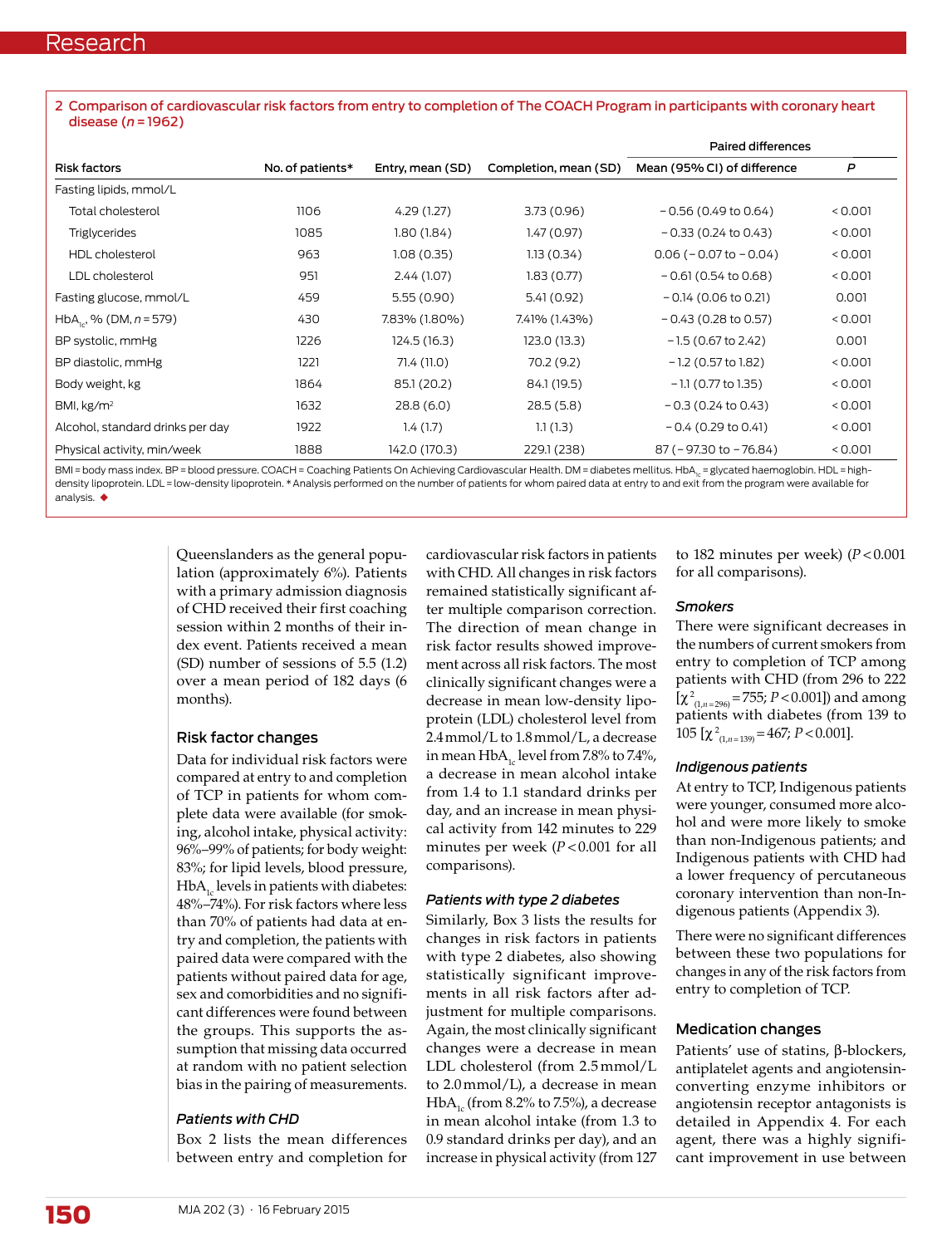3 Comparison of cardiovascular risk factors from entry to completion of The COACH Program in participants with type 2 diabetes (*n* = 707)

| <b>Risk factors</b>              | No. of patients* | Entry, mean (SD) |               | <b>Paired differences</b>                         |         |
|----------------------------------|------------------|------------------|---------------|---------------------------------------------------|---------|
|                                  |                  |                  |               | Completion, mean (SD) Mean (95% CI) of difference | P       |
| Fasting lipids, mmol/L           |                  |                  |               |                                                   |         |
| Total cholesterol                | 492              | 4.51(1.26)       | 4.04 (1.02)   | $-0.47$ (0.36 to 0.58)                            | < 0.001 |
| <b>Triglycerides</b>             | 409              | 2.23(1.84)       | 1.90 (1.24)   | $-0.33$ (0.19 to 0.47)                            | < 0.001 |
| <b>HDL</b> cholesterol           | 404              | 1.06(0.30)       | 1.09(0.30)    | $0.04 (-0.06 to -0.01)$                           | 0.001   |
| LDL cholesterol                  | 396              | 2.46(1.00)       | 2.04(0.84)    | $-0.42$ (0.33 to 0.51)                            | < 0.001 |
| $HbA_{1c}$ , %                   | 564              | 8.15% (2.06%)    | 7.45% (1.54%) | $-0.70$ (0.55 to 0.86)                            | < 0.001 |
| BP systolic, mmHg                | 394              | 129.3 (15.7)     | 127.3 (12.8)  | $-2.0$ (0.42 to 3.53)                             | < 0.001 |
| BP diastolic, mmHg               | 394              | 74.8 (9.9)       | 73.4 (9.5)    | $-1.4$ (0.39 to 2.44)                             | < 0.001 |
| Body weight, kg                  | 666              | 101.7(28.5)      | 100.7 (28.1)  | $-1.0$ (0.56 to 1.47)                             | < 0.001 |
| BMI, $kg/m2$                     | 555              | 35.1(9.5)        | 34.7 (9.1)    | $-0.4$ (0.18 to 0.64)                             | < 0.001 |
| Alcohol, standard drinks per day | 693              | 1.3(2.0)         | 0.9(1.5)      | $-0.4$ (0.30 to 0.50)                             | < 0.001 |
| Physical activity, min/week      | 684              | 127.0 (197)      | 181.6 (177.1) | $54.7$ ( $-68.14$ to $-41.17$ )                   | < 0.001 |

BMI = body mass index. BP = blood pressure. COACH = Coaching Patients On Achieving Cardiovascular Health. HbA<sub>12</sub> = glycated haemoglobin. HDL = high-density lipoprotein. LDL = low-density lipoprotein. \* Analysis performed on number of patients for whom paired data at entry to and exit from the program were available for analysis. ♦

entry and completion of TCP for Indigenous and non-Indigenous patients. The most notable improvement was the increase in statin use among patients with diabetes, from 66% to 78% overall and from 83% to 92% among Indigenous people (*P* < 0.001 for both comparisons).

Comparison of results for Indigenous and non-Indigenous patients showed no significant differences for changes in medication use.

# **Discussion**

People with CHD and/or type 2 diabetes have a markedly higher risk of future cardiac events than the general population and therefore constitute the most appropriate target group for risk-mitigation strategies. Participation in TCP resulted in improvements across all cardiovascular risk factors from entry to completion for patients with CHD and/or type 2 diabetes. Improvements in lipid levels, glucose levels, smoking habit and alcohol consumption combined with increases in physical activity were the most notable findings. Similar results were reported in two previous trials of TCP that assessed cardiovascular risk factor status in patients with CHD.21,22 A real-world experience of TCP in 5544 patients with CHD

achieved comparable improvement in risk factors<sup>28</sup>

# Study strengths and limitations

The audit we report involved a statewide population of patients enrolled into TCP over 4 years. Its strengths include the statewide cohort, comparison of Indigenous and non-Indigenous people, measurement of multiple risk factors and data on medication use.

We note limitations with regard to missing patient data for variables that relied on patients' usual doctors measuring the requisite information at entry to and exit from the program. More data were missing at entry because patients may not have visited their doctor to have their risk factors measured before the first coaching session. Results were also missing at exit if requests for repeat pathology tests (such as lipid, glucose and  $HbA_{1c}$  levels) were made within a 6-month period, contrary to Medicare guidelines. Again, patients may not have attended their doctor to have their risk factors measured. Among participants for whom paired data were available, all risk factors improved significantly from entry to completion of TCP. Post-hoc analysis confirmed that the missing data were randomly distributed in both pre- and post-TCP datasets. Thus, no

patient characteristics were identified that would have introduced selection bias. A final limitation was the reliance on unverified patient self-report for lifestyle measures of smoking, alcohol intake and physical activity.

# Potential of The COACH Program

Overall, our results provide further evidence to support this intervention as an effective strategy for reducing cardiovascular risk and for secondary prevention. As our cohort comprised patients with CHD and/or type 2 diabetes, the results suggest the potential for TCP to be adapted for other chronic diseases.

Exclusive use of telephone and mailouts is unique to the chronic disease management model adopted by Queensland Health. These methods eliminate barriers often seen with cardiac rehabilitation programs,<sup>5,6,10</sup> including geographic isolation, travel costs and the inconvenience of appointments. More sessions could be given by telephone coaching than could have been given face-to-face.

This study is the first to compare effects of a cardiovascular risk factor reduction program between Indigenous and non-Indigenous populations. Even though there were significant differences in baseline demographics and risk factors,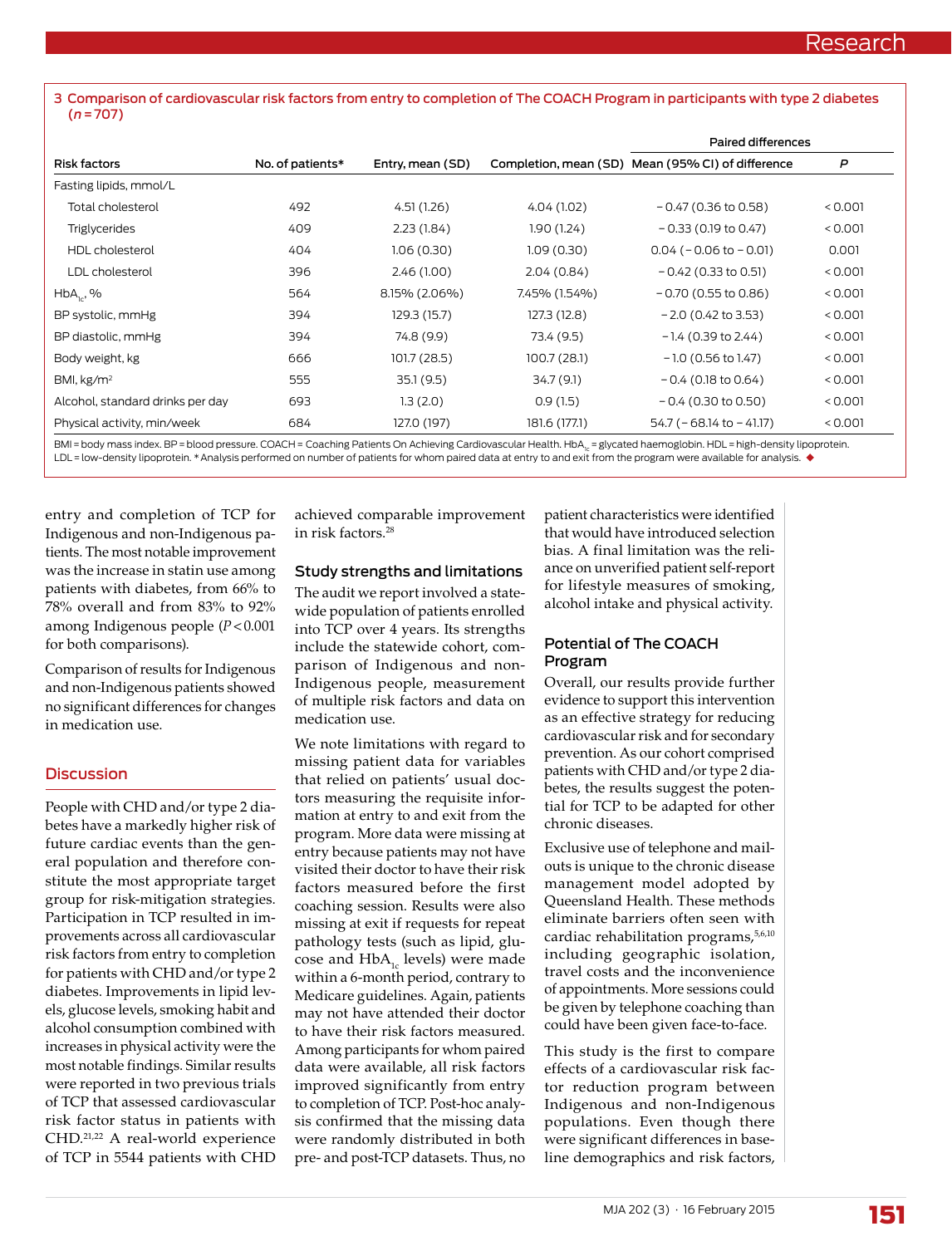we found no significant differences between the two populations in the changes in any of the risk factors or in medication adherence after TCP. Similar reductions in risk factors in both groups (regardless of risk profile on entry) suggests TCP can be successfully applied across different populations and cultures.

Currently, the components common to most cardiac rehabilitation programs across Australia comprise exercise and education, although exactly how these are delivered in terms of frequency and intensity is not well defined and varies between programs, with no consistent measurement of changes in cardiovascular risk factors. TCP is delivered by

trained coaches using a standardised model of care based on risk assessments and goal setting that reflects national disease management guidelines. TCP could be extended nationwide and its effects on risk factor profiles, clinical events, physical function and quality of life could be assessed using national surveys and routinely collected data.

# Conclusion

TCP delivered by telephone and mail-outs offers equitable access to an effective health service to all Queenslanders with CHD and/or diabetes, irrespective of their geographic location and ability to access formal cardiac rehabilitation or

diabetes education programs. The methods of TCP validated in previous randomised controlled trials<sup>21,22</sup> have been applied to routine practice and made available to a widely dispersed population, including residents of remote areas and Indigenous peoples. Given the burden of CHD and diabetes, it offers a sustainable means for optimising health outcomes across diverse populations.

Competing interests: Gary Bennett is the Nurse Unit Manager of the Chronic Disease Service that delivers The COACH Program in Queensland Health. Victoria Chalmers has management responsibilities and accountabilities for The COACH Program service delivery within the Health Contact Centre, Department of Health. Margarite Vale is the director of The COACH Program. The data used in this study are owned by Queensland Health. The data were collected by Queensland Health as part of the usual care of delivering The COACH Program.

Received 15 Apr 2014, accepted 9 Sep 2014.